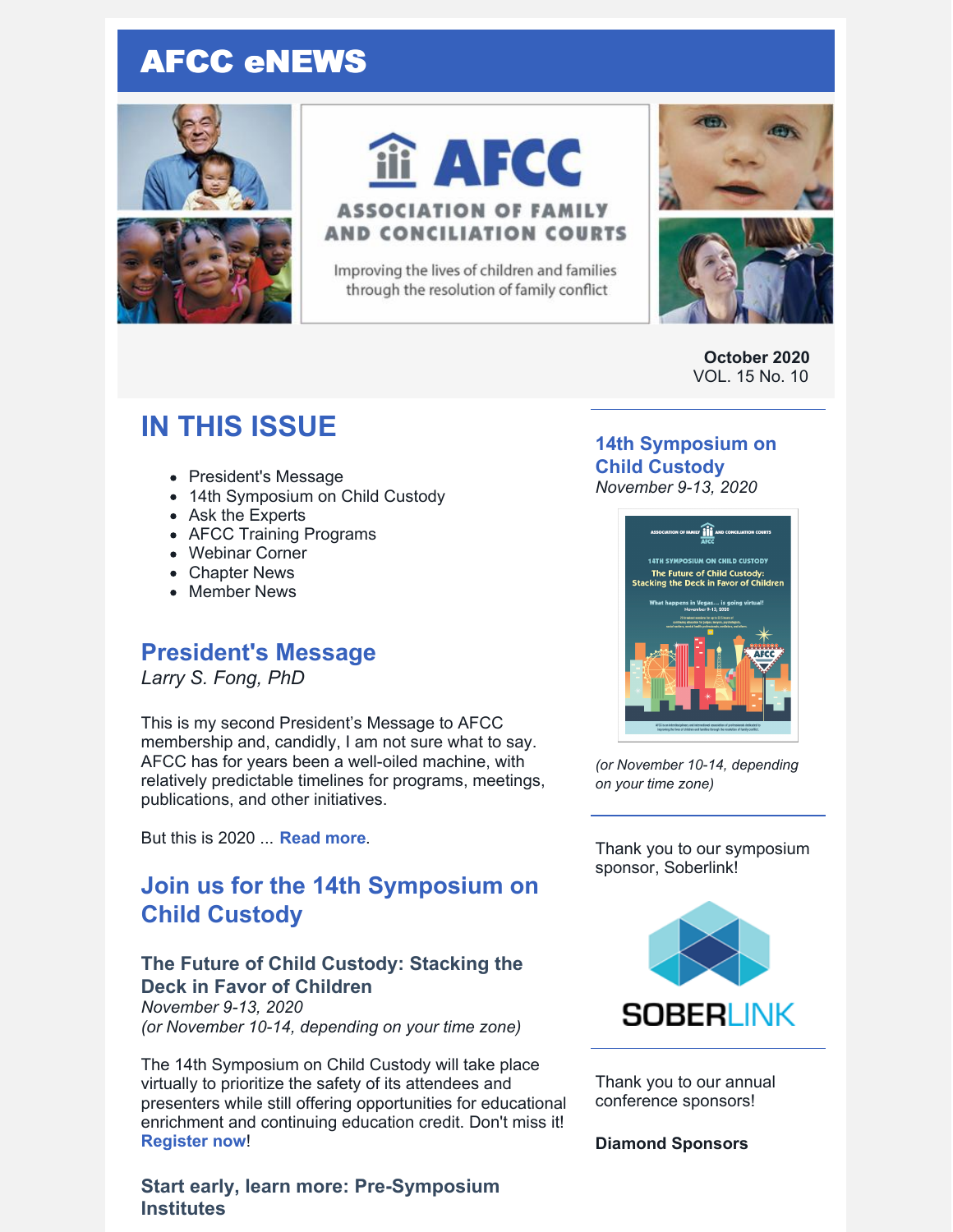For an in-depth look at critical issues in family court, register for a pre-symposium institute, a full-day program delivered in three 90-minute segments. **Separate registration is required**. Choose one.

#### *Fool Me Twice, Shame on Me: Are You Being Conned*

*by a Coercive Controlling Abuser?* This program will improve practitioners' ability to identify and assess abusive situations and to design parenting arrangements that are neither over-restrictive nor under-protective. Faculty includes:

- Loretta Frederick, JD
- Hon. Anne Hirsch
- Katreena Scott, PhD
- Arnold Shienvold, PhD
- Nancy Ver Steegh, MSW, JD

*Online Dispute Resolution, Telepathy, and Remote-Child Custody Evaluations in the Age of COVID-19 and Beyond* This program will address the practical considerations of conducting online dispute resolution, teletherapy, and remote-child custody evaluations. Faculty includes:

- Milfred D. Dale, ABPP, JD
- Eve-Lynn Nelson, PhD, FATA
- Matthew Sullivan, PhD

**Read the [conference](https://www.afccnet.org/Portals/0/Conferences/Las Vegas Brochure Online Version.pdf) program** brochure for complete details! We look forward to seeing you.

#### **Sponsor the Symposium**

Many thanks to our symposium sponsor, **[Soberlink](https://www.soberlink.com/)**! Join Soberlink and sponsor **[OurFamilyWizard.com](https://www.ourfamilywizard.com/)**—promote your business on the event sponsor page. Contact **Gina Wentling** for details and [affordable](mailto:gwentling@afccnet.org) pricing.

# **Ask the Experts: Children and the Parenting Coordination Process**

*Mindy F. Mitnick, EdM, MA*

Parenting coordination assists parents in reducing conflict, improving communication, enhancing parenting, and resolving disputes. Since these functions focus on creating and maintaining safe, stable, and nurturing relationships, children are the indirect beneficiaries of the process. We know that children benefit from participating in important decisions that affect them, and so we need to consider their inclusion in the process. **[Read](https://files.constantcontact.com/6beb60a3701/d97330e3-b1bd-4c6a-8707-ed16b617afb2.pdf) more**.

# **AFCC Training Programs Begin November 30th!**

AFCC's new online training programs begin November 30th with a four-day program on parenting coordination and continue on December 7th with a two-day advanced program. Participants who sign up for both can earn up to 24 hours continuing education credit!

#### **The Fundamentals of Parenting Coordination**





#### **Platinum Sponsors**





#### **AFCC's New Online Training Programs!**

*Nov. 30 - Dec. 3, 2020 Dec. 7 - 8, 2020*



#### **AFCC Chapter Conferences**

**Florida Chapter Annual [Conference](https://flafcc.org/event/2020-flafcc-annual-conference/)** Runs through December 10, 2020 Being held virtually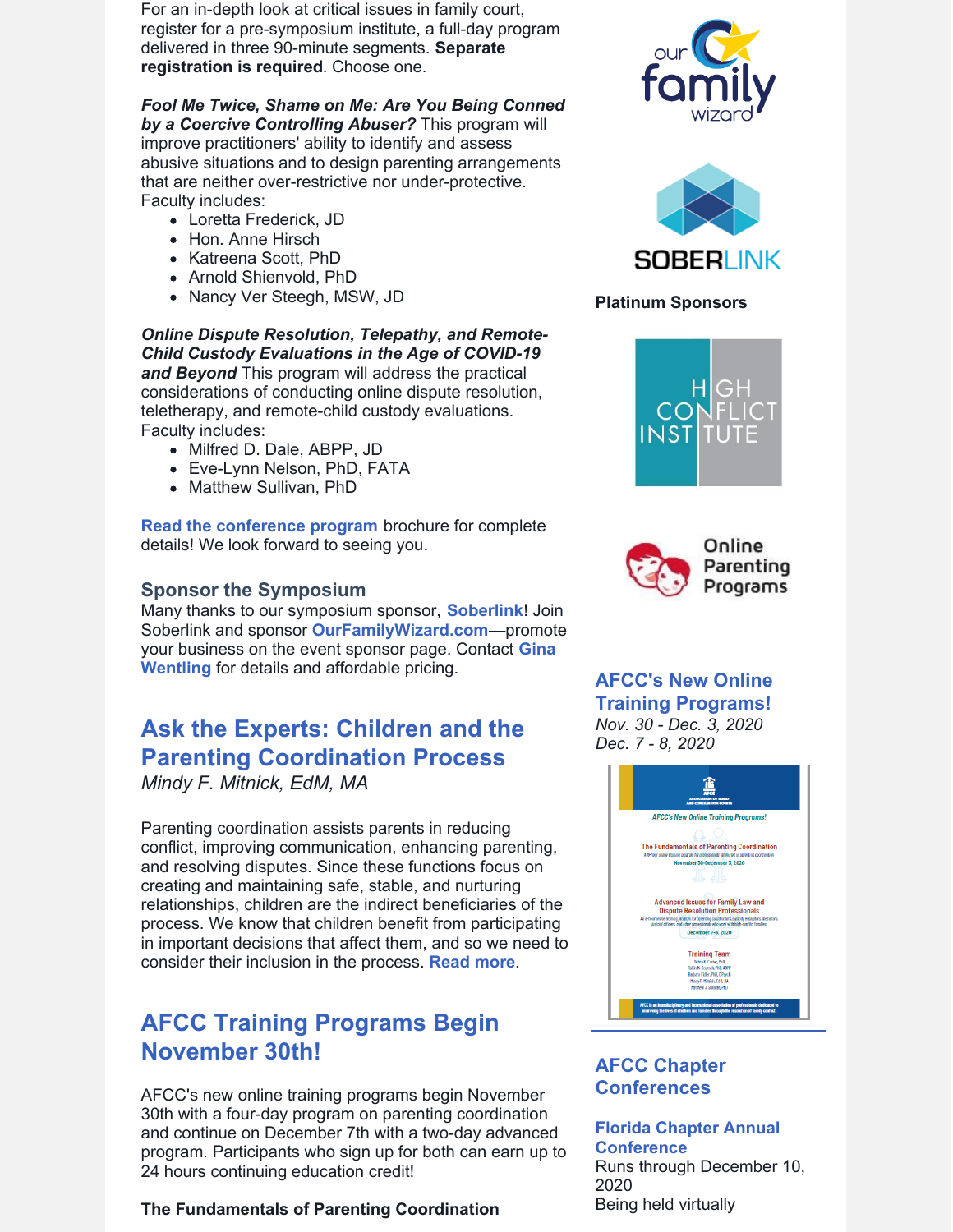November 30 - December 3, 2020 (16 CE hours)

#### **Advanced Issues for Family Law and Dispute Resolution Professionals**

December 7-8, 2020 (8 CE hours)

The training team consists of experienced parenting coordinator practitioners and educators:

Debra K. Carter, PhD Robin M. Deutsch, PhD, ABPP Barbara Fidler, PhD, C.Psych Mindy F. Mitnick, EdM, MA Matthew J. Sullivan, PhD

**View the [brochure](https://www.afccnet.org/Portals/0/AFCC Training 2020-12 - Final.pdf)** for more details and **[register](https://www.afccnet.org/Conferences-Training/AFCC-Training) online**.



**Texas Chapter Annual [Conference](https://texasafcc.org/2020-txafcc-conference)** November 5-6, 2020 Being held virtually

#### **Resource of the Month**

AFCC members have free access to the recordings and handouts from the **Special Webinar Series on Parent-Child Contact [Problems](https://www.afccnet.org/Conferences-Training/AFCC-Webinars/Recordings-of-AFCC-Webinar-Series-on-Parent-Child-Contact-Problems)**. The most watched webinar in the series, "Dynamics, not Diagnoses: Assessing and Responding to the Best Interests of the Polarized Child," is presented by Benjamin Garber, PhD. In all, over 24 hours of content!

# **AFCC Webinar Corner**

#### **Providing Effective Testimony for Mental Health [Professionals](https://www.afccnet.org/Conferences-Training/Webinars/ctl/ViewConference/ConferenceID/356/mid/772)**

Mike Kretzmer, JD, CFLS November 19, 2020 | 1:00-2:00pm Eastern Time US/Canada Registration closes on November 18, 2020 at 9:00am Eastern Time US/Canada.

Mental Health Professionals are often called to testify in family law, guardianship, juvenile dependency, criminal, and related matters as a clinician or forensic expert. Testimony may be requested at trial and is often taken in pre-trial proceedings. The mental health professional may be called upon to provide testimony in the form or a written affidavit or declaration. Increasingly, mental health professionals are called to testify as rebuttal witnesses with regard to testimony and evidence provided by other mental health professionals. This webinar will provide an outline and overview of the do's and don'ts for mental health professionals as they prepare to testify at trial and in other proceedings. Topics to be addressed include patient-therapist privilege, limitations on subject matter and expertise, working with counsel in the role of testifying expert, and production of written work-product.



#### **Registration**

Members: \$15 Non-Members: \$50 **Certificate of Attendance** Members: \$15 Non-Members: \$20

Continuing education credit may be available for lawyers, judges, psychologists, social workers, counselors, and other professionals. **[Learn](https://www.afccnet.org/Conferences-Training/Webinars/ctl/ViewConference/ConferenceID/356/mid/772) more**.

**[Register](https://www.afccnet.org/Conferences-Training/Webinars/ctl/ViewConference/ConferenceID/356/mid/772) today!**

**Stay tuned for December's webinar**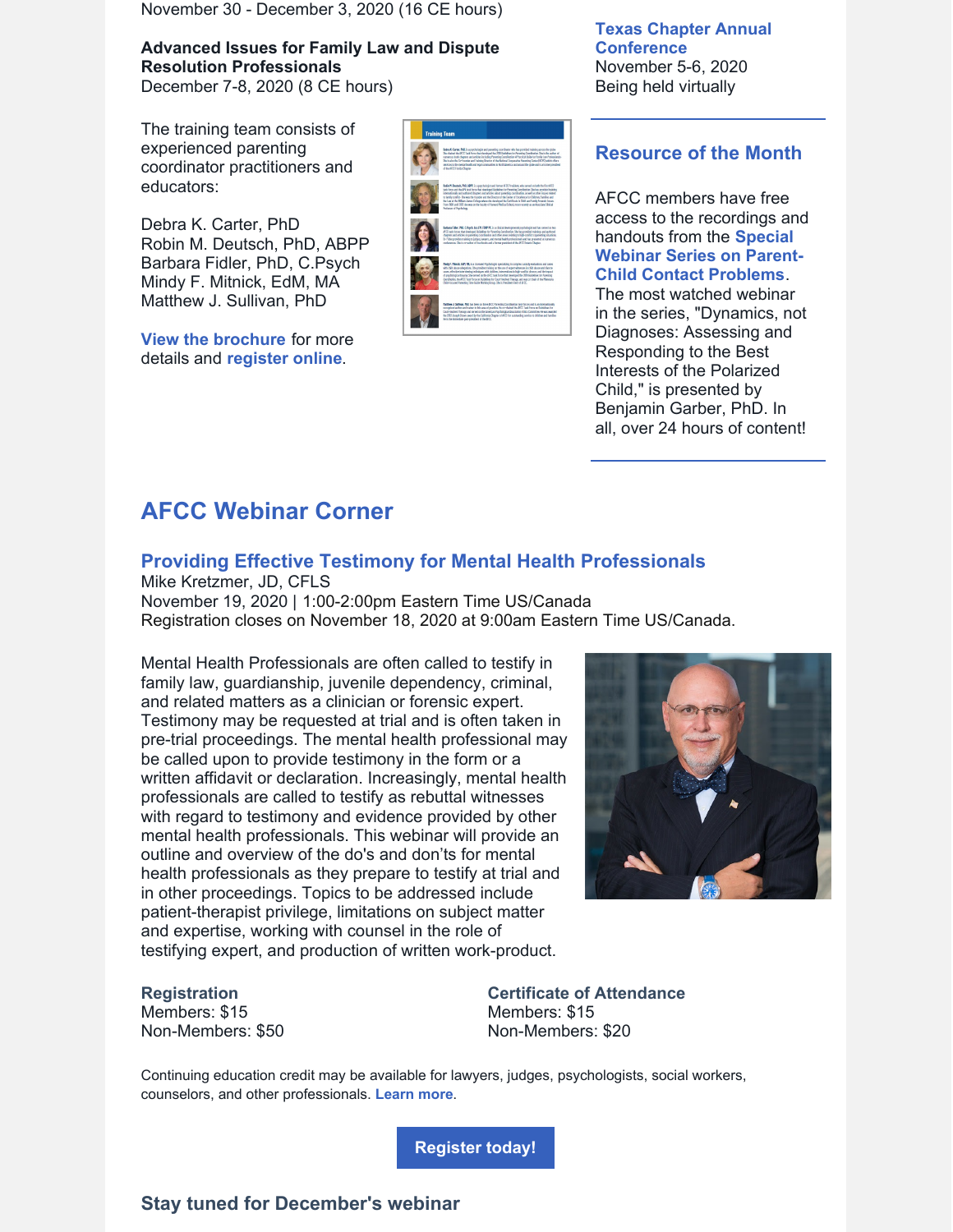#### **Shared Parenting [Research:](https://www.afccnet.org/Conferences-Training/Webinars/ctl/ViewConference/ConferenceID/358/mid/772) The Envelope Please...** Marsha Kline Pruett, ABPP, PhD December 15, 2020 | 1:00-2:00pm Eastern Time US **[Register](https://www.afccnet.org/Conferences-Training/Webinars/ctl/ViewConference/ConferenceID/358/mid/772) now!**

#### **Recordings - Flash Webinar Series**

If you missed our flash webinar series on parenting coordination, you're in luck! You can purchase access to recordings and handouts for all four webinars for one low rate. **[Learn](https://www.afccnet.org/Conferences-Training/AFCC-Webinars/Flash-Webinar-Series-on-Parenting-Coordination) more**.

### **Chapter News**

**Deborah Anderson**, AFCC member in Durango, Colorado and the new president of AFCC's Colorado chapter, has practiced in Southwest Colorado since 1979, emphasizing all aspects of family law. Deborah received her undergraduate degree from Pomona College in liberal arts in 1973. Deborah met her husband in law school and they married in 1975, more than 45 years ago. They raised their two girls in Durango while practicing together in their law practice, and now enjoy four grandchildren as well. Deborah received her Juris Doctor from Arizona State University in 1977. Deborah has been listed for more than two decades in The Best Lawyers in America, in the area of family law. She is a long-time member of the Executive Council of the Family Law Section of the Colorado Bar Association. Deborah credits the AFCC and Colorado chapter for restoring her faith and confidence in the practice of family law as a positive contribution to families in conflict.



**Shely Polak**, AFCC member in Richmond Hill, Ontario and new president of AFCC's Ontario chapter (AFCC-O), holds a Master of Social Work degree and a PhD from the Factor-Inwentash Faculty of Social Work, University of Toronto. She is a registered social worker and accredited family mediator. She is the director of a private practice of clinicians devoted to assisting families in conflict and involved with the court system. Shely continues to teach at the Factor-Inwentash Faculty of Social Work, University of Toronto, continuing professional education, and engages in research projects related to families involved in the family law. Shely is a frequent presenter at AFCC and AFCC Ontario chapter conferences. She is a mom to her three young boys. She enjoys 'Sunday Fundays' with her family and staying active outside or at the gym (and in COVID times, home gym!).



#### **Member News**

**Judge Hugh Starnes**, Former AFCC President (2004-05) in Fort Myers, Florida, recently retired after 42 years on the bench. Judge Starnes decided he can no longer remain neutral on important societal issues and intends to actively support Black Lives Matter. "My value system will not allow me to sit silently by while our society struggles to deal with these flaws that tear at the very fabric of our society and democracy, and worse, while the upper echelon of our federal government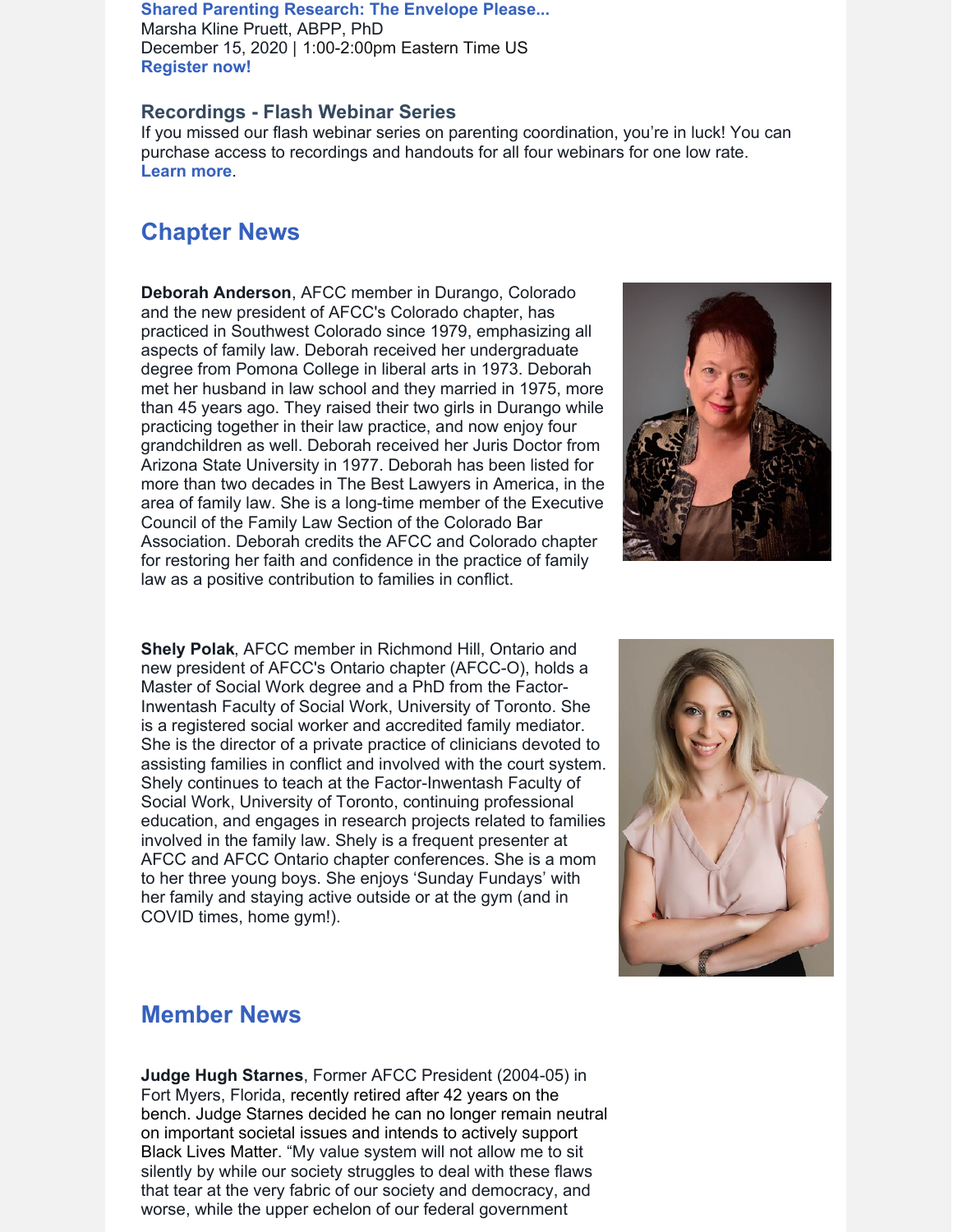appears to be aggravating these flaws rather than attempting to solve them," he says. Congratulations, Hugh!

**Anne-Marie Cade**, AFCC member in Caulfield, Victoria, Australia, has received a Churchill Fellowship, which is an opportunity to study a chosen topic abroad for up to eight weeks. Anne-Marie will study parenting coordination in the US, Canada, the Netherlands, Italy, Israel, South Africa, and Singapore. She is a nationally accredited mediator, family dispute resolution practitioner, lawyer, conflict resolution specialist, and parenting coordinator. Congratulations, Anne-Marie!

**Ken Neumann**, AFCC member in New York, New York, is part of the team that was honored as the most recent recipient of the The Academy of Professional Family Mediators (APFM) Lifetime Achievement Award. APFM recognized Ken's team at the Center for Mediation and Training for "major substantive contributions that have shaped the family mediation field." Ken is a Founding Member of APFM and was an Advanced Practitioner Member for the Family Section of the Association for Conflict Resolution. Congratulations, Ken!

**Do you have a notable achievement to share?** Email **Gina [Wentling](mailto:gwentling@afccnet.org)** with your story and a professional head shot (JPEG or PNG preferred), if you have one, to be featured in next month's Member News!

#### **AFCC eNEWS**

The *AFCC eNEWS* is the monthly e-newsletter of the Association of Family and Conciliation Courts. The *eNEWS* provides up-to-date information for professionals including practice tips, international news, and the latest initiatives in family law and conflict resolution. The *AFCC eNEWS* is provided at no charge to you; anyone can subscribe. **[Subscribe](http://www.afccnet.org/Resource-Center/AFCC-eNEWS) here**.

*AFCC members are free to share eNEWS content.*

**EDITOR: Katie [Porter,](mailto:kporter@afccnet.org) MSW, JD**

**ASSOCIATE EDITOR: Gina [Wentling](mailto:gwentling@afccnet.org)**







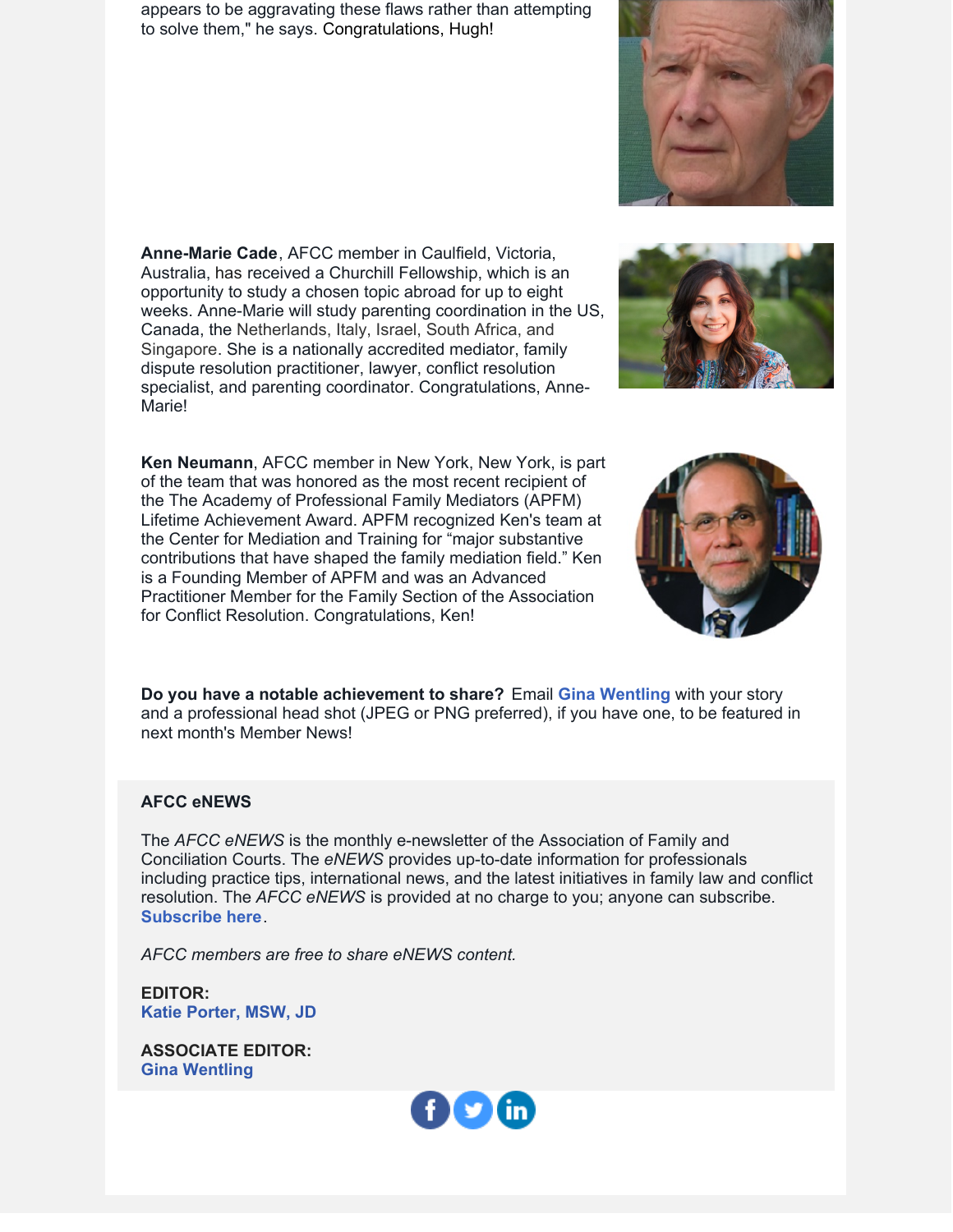

**October 2020 VOL. 15 No. 10** 

#### **President's Message**

*Larry S. Fong, PhD*

This is my second President's Message to AFCC membership and, candidly, I am not sure what to say. AFCC has for years been a well-oiled machine, with relatively predictable timelines for programs, meetings, publications, and other initiatives.

But this is 2020. So, everything that I write about today could change tomorrow, long before this message is published. Or the day after, or the week or month after that. These are turbulent and interesting times so our experiences are those I enjoy with you today, in the moment.



On my office wall hangs a picture, drawn by a lawyer, of the symbols for

"crisis" and "opportunity." This is related to a quote from President John F. Kennedy: "In the Chinese language, the word crisis is composed of two characters, one representing danger and the other, opportunity." While this quote has gained widespread popularity, it is unfortunately not quite accurate and has thus resulted in multiple analyses and interpretations. One such interpretation replaces "crisis" with "crucial point"— when something begins to change in ways that we do not expect.

Whether we are deep in crisis or the midst of opportunity remains to be seen, and perhaps both characterizations of our current situation are correct. What seems clear is that at some level, we are at a crucial point and that many things are changing in unexpected ways. Simple daily activities such as eating in restaurants and shopping for groceries have changed to carry-out, outdoor dining, online shopping, and one-way aisles at the grocery store. Had you ever heard of Instacart prior to last March? It's been around since 2012. Did you ever use the word "Zoom" as a verb before? Don't even get me started on the hoarding of toilet paper, or the shortage of PPE and antiseptic wipes.

More recently in our profession, there is the debate over whether parenting plan assessments should use videoconferencing, or for that matter any other means beyond the traditional in-office or face to face communications. Courts have made dramatic alternations in the delivery of justice in response to the pandemic. Mediation is routinely offered by videoconference. Many are working from an office environment, guest room, or dining room table delivering professional services in a much different manner via access to Zoom, Webex, Microsoft Teams, Google Meet, or Skype (remember Skype?). Some are simultaneously home-schooling their children, who are also working remotely. At times, the stray spouse, child, or pet pops into our business meetings. And of course, the AFCC staff has been working remotely for the most part, with a skeletal staff in the office, with masks on, office doors closed, and plenty of antiseptic wipes.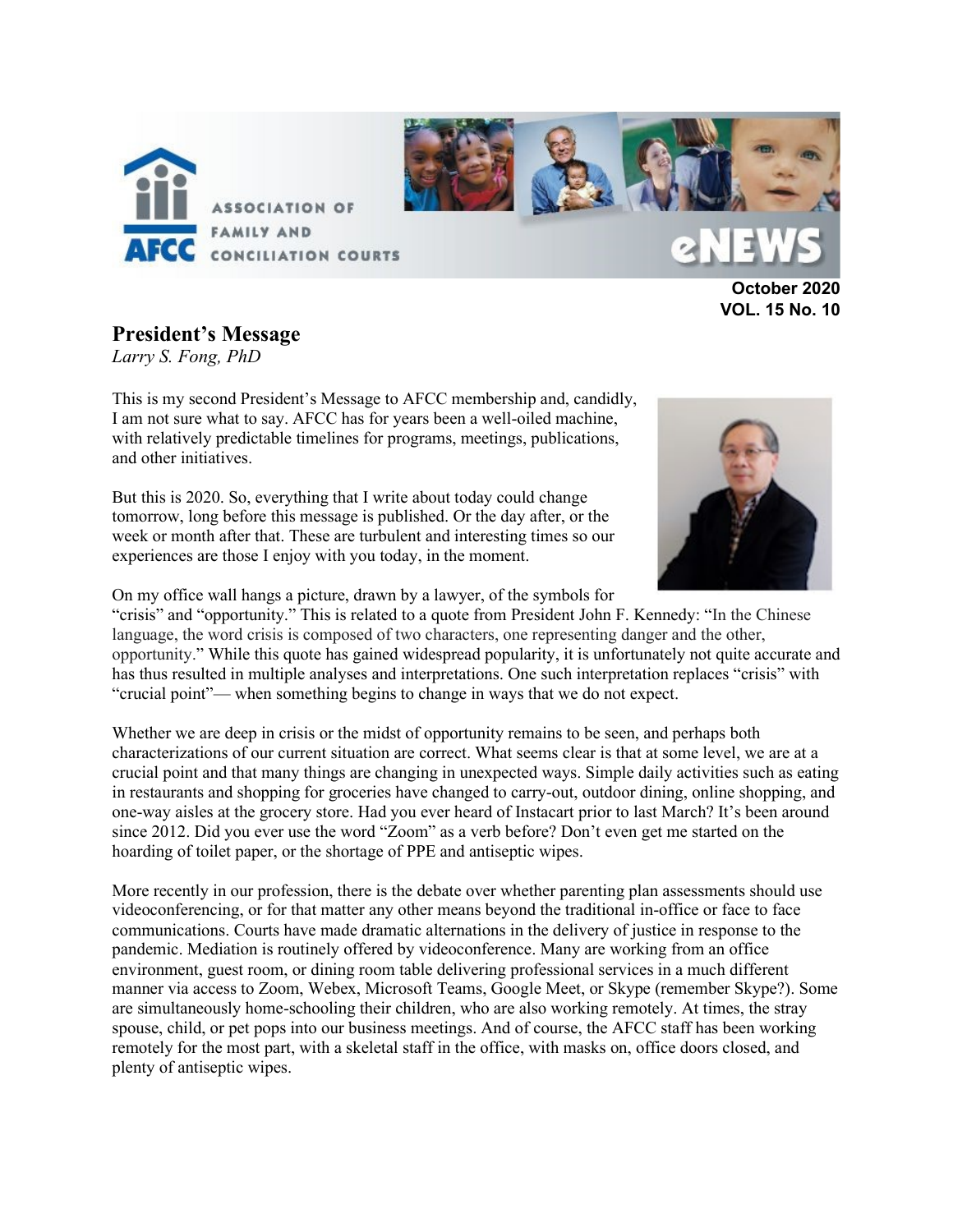Throughout the years, AFCC members have always carefully considered how to make a difference to our clients, how to provide effective services that improve the lives of children and their families. Now, we are called upon to consider this while navigating the unexpected. Our current environment demands change, and if we are to continue to assist families effectively, we must be able to look at the issues differently or we only serve to maintain the problem with the same thinking that created it.

That is why I often think of the Albert Einstein quote, "Everything has changed except for the way we think." Perhaps your own novel thinking will create new changes and opportunities for your clients as well as for yourself.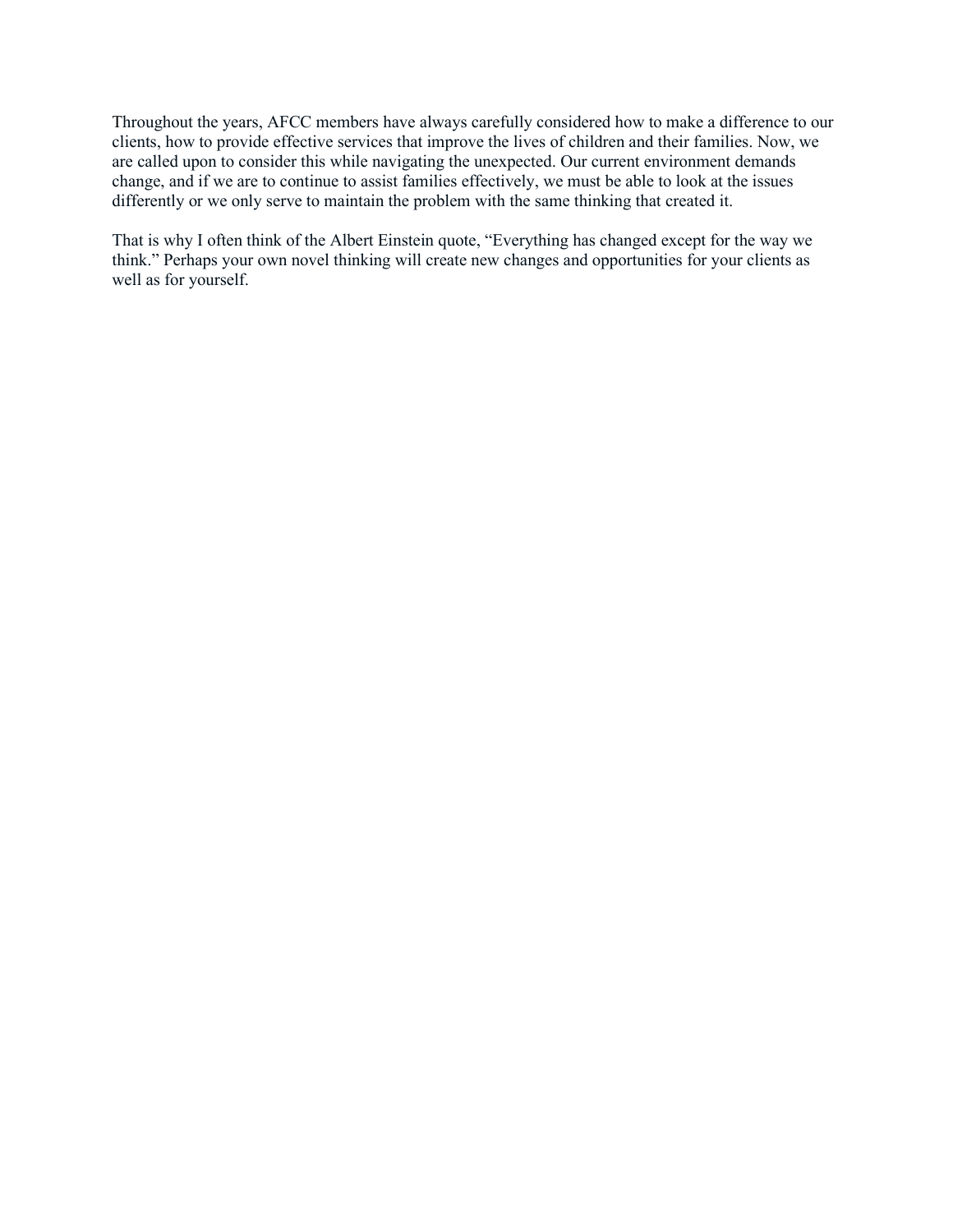

**VOL. 15 No. 10** 

# **Children and the Parenting Coordination Process: Top 10 Tips**

*Mindy F. Mitnick, EdM, MA, Licensed Psychologist* 

Parenting coordination assists parents in reducing conflict, improving communication, enhancing parenting, and resolving disputes. Since these functions focus on creating and maintaining safe, stable, and nurturing relationships, children are the indirect beneficiaries of the process. We know that children benefit from participating in important decisions that affect them, and so we need to consider their inclusion in the process.

#### **1. Whether**

The first decision a parenting coordinator (PC) considers is what purpose is served by including the child in the process. The PC should be careful not to assume that parent's' statements that "my child wants to be heard" reflect the child's genuine desire or that the child would understand what "being heard" involves. In general, interviews of children during parents' disputes can be stressful, anxiety-provoking, and confusing. On the flip side, some children genuinely feel empowered by participation. The PC should caution parents and the child that participation will not necessarily result in the child's stated wishes being turned into recommendations or decisions that the PC makes.

PC's will want to consider whether the parents are ready to hear their child's input if it differs from their own views. Even when parents agree that they want the child to be interviewed, it remains for the PC to decide that doing so will not further embroil the child in the conflict dynamics.

#### **2. Who**

PCs can decide whether they will hear the voice of the child directly, through an interview, or indirectly through another professional, such as a Guardian ad Litem or a therapist. Some therapists will not be comfortable in this role because they are not talking with the child about the issue at hand, while others will have processed the issue with the child and have been asked by the child client to speak for them. One solution is to have the parents agree on a neutral child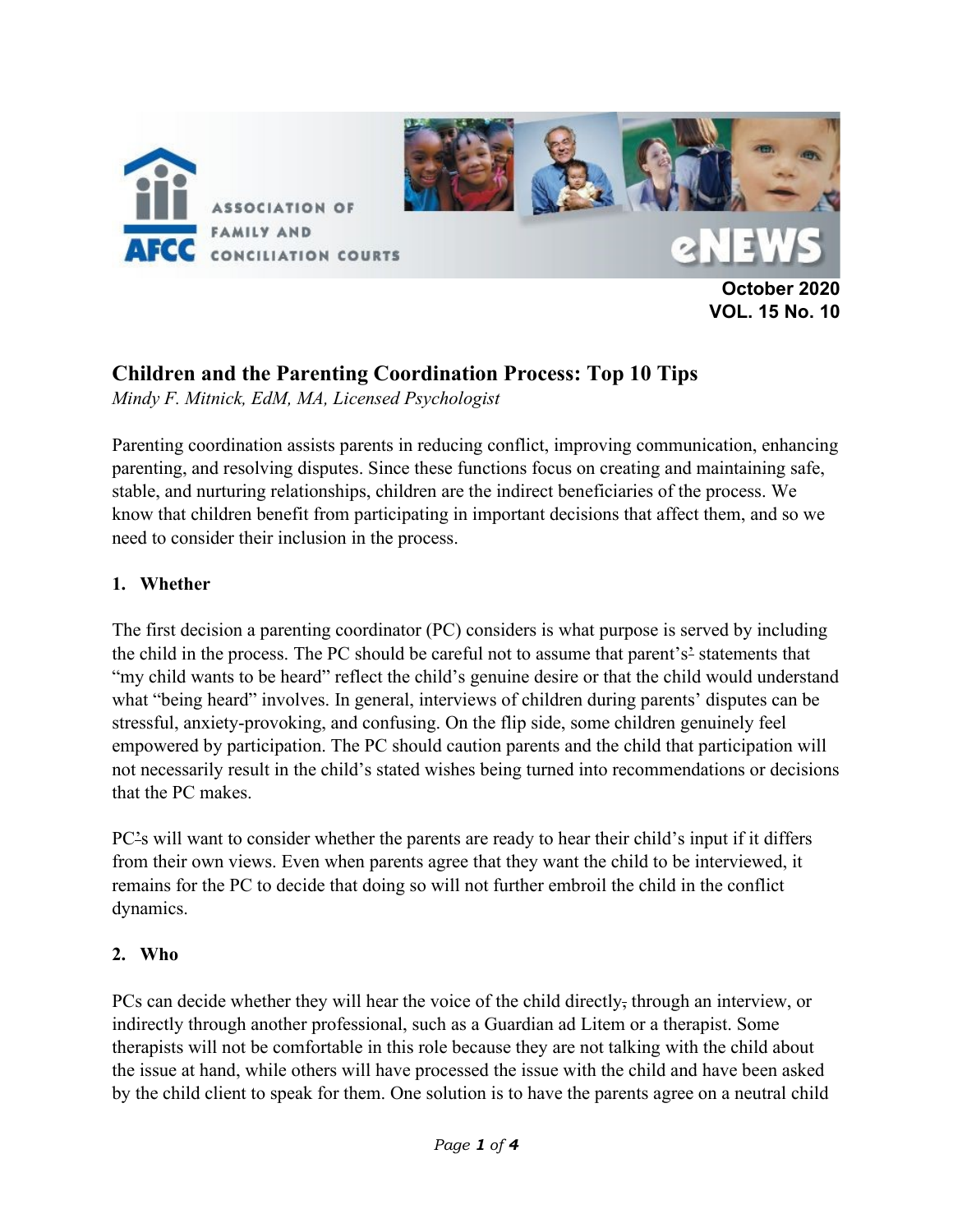consultant, who will interview the child and share what they learn with the PC, who will then decide whether and how to inform the parents.

# **3. What For**

The two main purposes of including the child in the process is to obtain information they have – such as what made them think Mom was drunk and to obtain their perspective, the "heart" of the child. Perspective may include how close the child feels to each parent, whether they can rely on each parent for practical help like getting to activities, and how a change in schedule might affect the child's day-to-day life.

# **4. When**

The PC may want to speak with the child early in the process for a "get-to-know-you" session or wait until a specific issue's consideration would benefit from talking with the child. The PC will want to consider whether agreeing to ask a child about a particular decision will likely result in additional requests from a parent. For example, what if, based on the PC's decision, a parent will have expanded parenting time? Would the PC interview the child again at the next request for a step-up? What if the parent who opposed the step-up wants the PC to ask the child how it's going for them.? Having a set of parameters for your practice will make it easier to explain when the PC will include the child.

## **5. How**

Prior to COVID-19, the standard "how" would be to see a child in person, typically in the PC's office or in a neutral setting. Until the restrictions of the pandemic are lifted, each PC will need to decide whether they believe that a remote interview will be successful, such as with a younger child, or in what setting the child can be safely interviewed. PCs will want to think carefully about a parent's request to see the child in the home, as the child may not feel free to talk knowing that the parent or siblings are also in the home during the interview.

# **6. Whose Needs Are Being Met**

Parents may cloak their request for the child's inclusion as in the child's best interests, but it is important for the PC to make that determination. There is frequently both a benefit and a cost to a child who speaks freely and provides information that reflects negatively on one or both parents. The PC can consider if the child is the only source of the information and, therefore, essential to the process. The child will always be the only source of their own perspective if the parents truly give them the freedom to say what is important to them.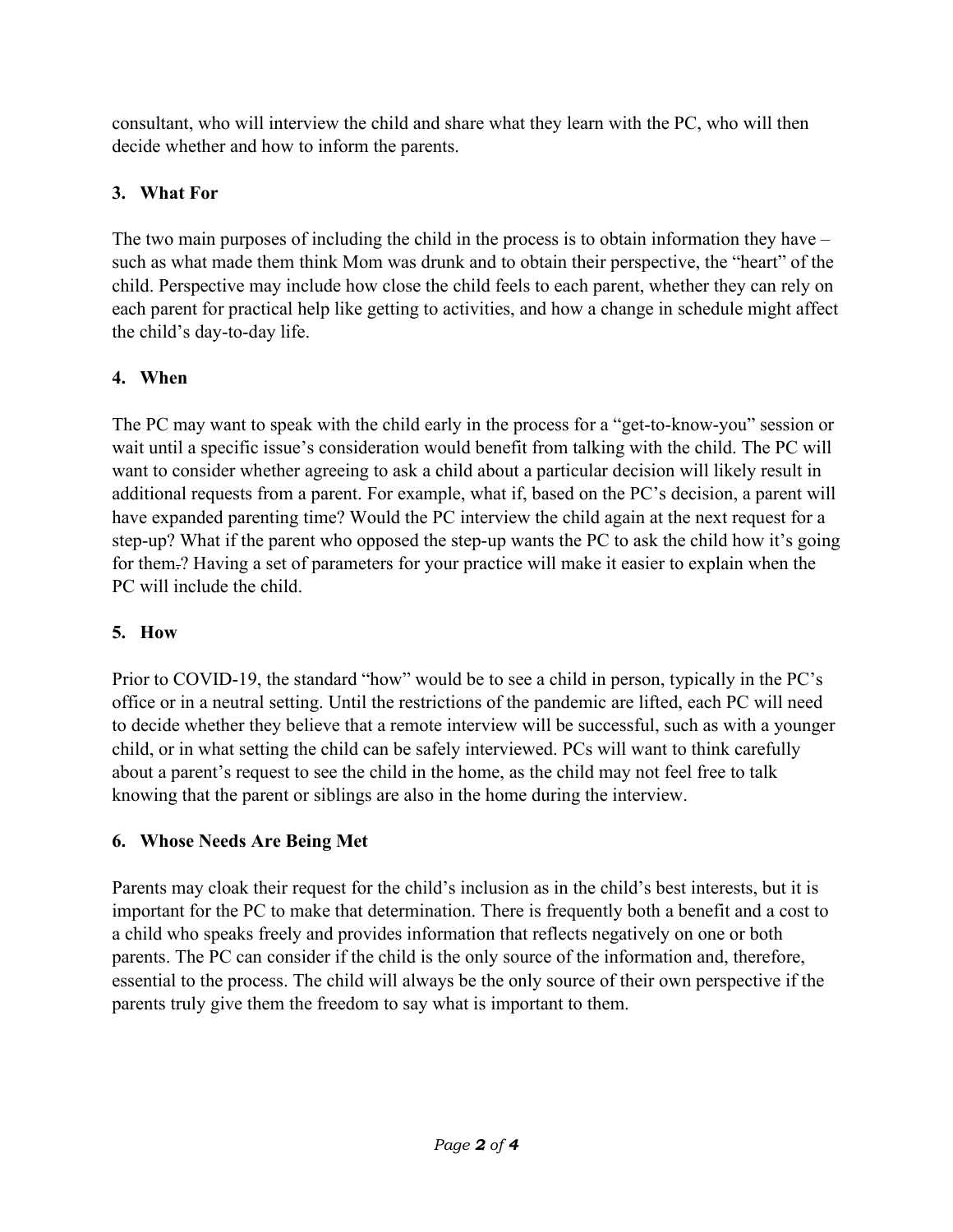#### **7. Limitations on Ability to Participate**

PCs should carefully consider having children participate if the children are younger than six, except if they have received specialized training in interviews with young children. Interviews with children with special needs, including those with attention and autism spectrum disorders, may also be difficult to complete. For children with mental health concerns, including depression and anxiety, the PC would need to obtain information from treatment providers before making the decision on whether the child's involvement is more likely to be beneficial or detrimental to the child's well-being. Traumatized children are likely to have particular challenges participating in the process if the experienced trauma(s) will be discussed in the interview. Training in the impact of trauma on children would benefit PCs so they know how to formulate questions and understand blocks, such as physiological arousal, memory gaps, and dissociation, during the interview.

## **8. Confidentiality & Safe Harbo[r1](#page-9-0)**

PCs must inform the child of the limits on confidentiality and should specifically let them know if the PC is a mandated reporter of child abuse and neglect. This should be presented in ageappropriate language that might be: "I want to tell you what I have to tell other people about. If you tell me that someone has hurt you or touched you in a way that they're not supposed to, I have to tell other people."

A Safe Harbor agreement may be requested or required so that the PC can inform parents about the gist of the conversation with the child but not specific details. Examples of Safe Harbors can be found online.

The PC should let the child know at the start of the interview whether they will be sharing information and/or the child's perspective with the parents. Children may have reactions to learning this and the PC can explore those by asking questions like, "You seem surprised. Tell me about that." The PC may also want to consider telling a child that they do not have to answer every question.

## **9. Interview Techniques**

As with all interviews with children, the PC should ask the most open-ended questions possible rather than Yes/No or multiple-choice questions. "Tell me about that," "Tell me more about with and, "Then what happened?" elicit information from the child's memory rather than from the PC's questions. The PC should avoid tag-end questions, such as "You're telling the truth, right?" or, "Your dad didn't tell you what to say, did he?" since the child will feel there is only one possible answer. With those questions, the child might say, "I don't know" when they know the answer but are uncomfortable disagreeing with the PC.

<span id="page-9-0"></span><sup>&</sup>lt;sup>1</sup> Jurisdictions vary in their rules about confidentiality of information in the PC process.